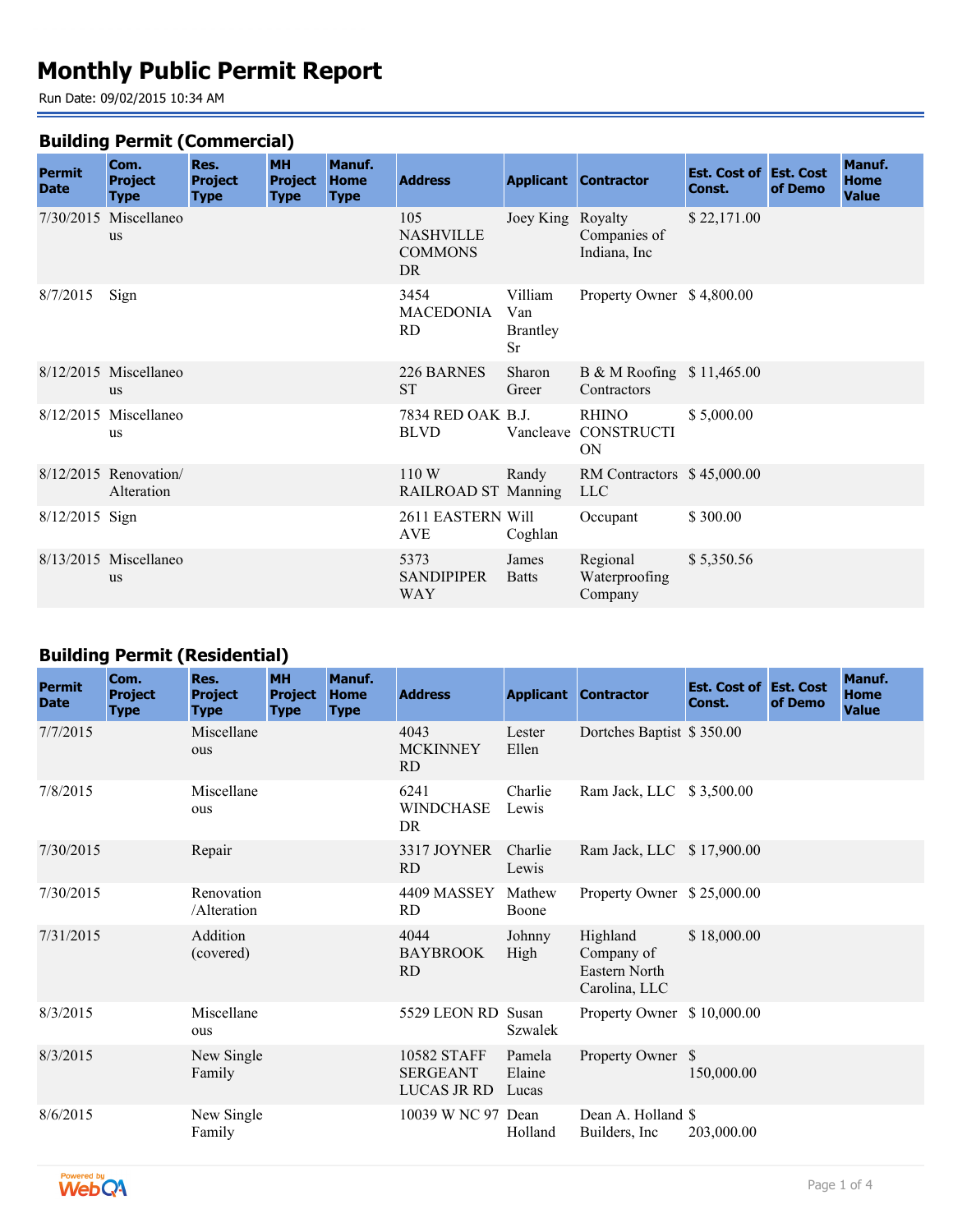## **Building Permit (Residential)**

| <b>Permit</b><br><b>Date</b> | Com.<br><b>Project</b><br><b>Type</b> | Res.<br><b>Project</b><br><b>Type</b> | <b>MH</b><br><b>Project</b><br><b>Type</b> | Manuf.<br><b>Home</b><br><b>Type</b> | <b>Address</b>                                         |                        | <b>Applicant Contractor</b>                                      | <b>Est. Cost of Est. Cost</b><br>Const. | of Demo | Manuf.<br><b>Home</b><br><b>Value</b> |
|------------------------------|---------------------------------------|---------------------------------------|--------------------------------------------|--------------------------------------|--------------------------------------------------------|------------------------|------------------------------------------------------------------|-----------------------------------------|---------|---------------------------------------|
| 8/6/2015                     |                                       | Addition<br>(covered)                 |                                            |                                      | 4336<br><b>BURLEIGH DR Cockrell</b>                    | Rick                   | Ricky D.<br>Cockrell                                             | \$75,000.00                             |         |                                       |
| 8/7/2015                     |                                       | Miscellane<br>ous                     |                                            |                                      | 3941<br>WHITLEYCIR Ridgway<br><b>CLE WAY</b>           | David                  | Ridgway Realty \$2,850.00<br>Inc                                 |                                         |         |                                       |
| 8/7/2015                     |                                       | New Single<br>Family                  |                                            |                                      | 6299 VENICE<br><b>CT</b>                               | Felicia<br>Manning     | Four Seasons<br>Contractors,<br><b>LLC</b>                       | \$<br>210,000.00                        |         |                                       |
| 8/7/2015                     |                                       | New Single<br>Family                  |                                            |                                      | <b>1902 BLUE</b><br><b>HERON DR</b>                    | Felicia<br>Manning     | Four Seasons<br>Contractors,<br><b>LLC</b>                       | \$<br>226,000.00                        |         |                                       |
| 8/7/2015                     |                                       | New Single<br>Family                  |                                            |                                      | 7390<br><b>BAYWOOD RD Manning</b>                      | Felicia                | Four Seasons<br>Contractors,<br><b>LLC</b>                       | \$<br>255,000.00                        |         |                                       |
| 8/7/2015                     |                                       | Detached<br>Accessory                 |                                            |                                      | 4179 STONEY Kirk<br>HILL CHURCH Taylor<br><b>RD</b>    |                        | <b>Taylor Made</b><br>Remodeling<br><b>LLC</b>                   | \$28,000.00                             |         |                                       |
| 8/7/2015                     |                                       | New Single<br>Family                  |                                            |                                      | 13204<br><b>BRANTLEY</b><br><b>WOODS RD</b>            | <b>Brent</b><br>Creech | <b>SIERRA</b><br><b>BUILDING</b><br><b>COMPANY</b>               | \$<br>195,000.00                        |         |                                       |
| 8/7/2015                     |                                       | New Single<br>Family                  |                                            |                                      | 12649<br><b>TAYLORS</b><br><b>STORE RD</b>             | Felicia<br>Manning     | Four Seasons<br>Contractors,<br><b>LLC</b>                       | \$<br>185,000.00                        |         |                                       |
| 8/10/2015                    |                                       | New Single<br>Family                  |                                            |                                      | 6242 VENICE<br><b>CT</b>                               | Felicia<br>Manning     | Four Seasons<br>Contractors,<br><b>LLC</b>                       | \$<br>225,000.00                        |         |                                       |
| 8/10/2015                    |                                       | Miscellane<br>ous                     |                                            |                                      | 207 N<br><b>LUMBER ST</b>                              | Jeffrey<br>Dudley      | Dudley<br>Construction,<br>Inc.                                  | \$40,000.00                             |         |                                       |
| 8/11/2015                    |                                       | Renovation<br>/Alteration             |                                            |                                      | 110 W<br>RAILROAD ST Manning                           | Randy                  | RM Contractors \$45,000.00<br><b>LLC</b>                         |                                         |         |                                       |
| 8/12/2015                    |                                       | Detached<br>Accessory                 |                                            |                                      | 6732<br><b>CHILDRENS</b><br><b>HOME RD</b>             |                        | Jan Martin Carolina Custom \$20,000.00<br>Builders, Inc          |                                         |         |                                       |
| 8/12/2015                    |                                       | New Single<br>Family                  |                                            |                                      | 9286 ROCKY<br>LN                                       | Ashley<br>Harder       | ValueBuild<br>Homes                                              | \$<br>103,391.50                        |         |                                       |
| 8/14/2015                    |                                       | Addition<br>(covered)                 |                                            |                                      | 732 LINDSAY<br><b>RD</b>                               |                        | William D. Superior Metal<br>Strickland Structures &<br>Concrete | \$15,900.00                             |         |                                       |
| 8/14/2015                    |                                       | New Single<br>Family                  |                                            |                                      | 3946 BEND OF Ben Hager Hager<br>THE RIVER<br><b>RD</b> |                        | Construction &<br>Remodeling, inc                                | \$<br>215,000.00                        |         |                                       |
| 8/18/2015                    |                                       | Renovation<br>/Alteration             |                                            |                                      | 5948 STOTT ST Deyton                                   | Lee Evans Lee          | Evans, Deyton                                                    | \$20,000.00                             |         |                                       |
| 8/18/2015                    |                                       | New Single<br>Family                  |                                            |                                      | <b>8418 NEW</b><br><b>SANDY HILL</b><br><b>RD</b>      | Edward<br>Cozart       | Cozart<br>Company, Inc                                           | \$<br>175,000.00                        |         |                                       |
| 8/18/2015                    |                                       | Renovation<br>/Alteration             |                                            |                                      | 2347 DUKE RD Brian                                     | Avery                  | B and B<br>Construction                                          | \$45,000.00                             |         |                                       |

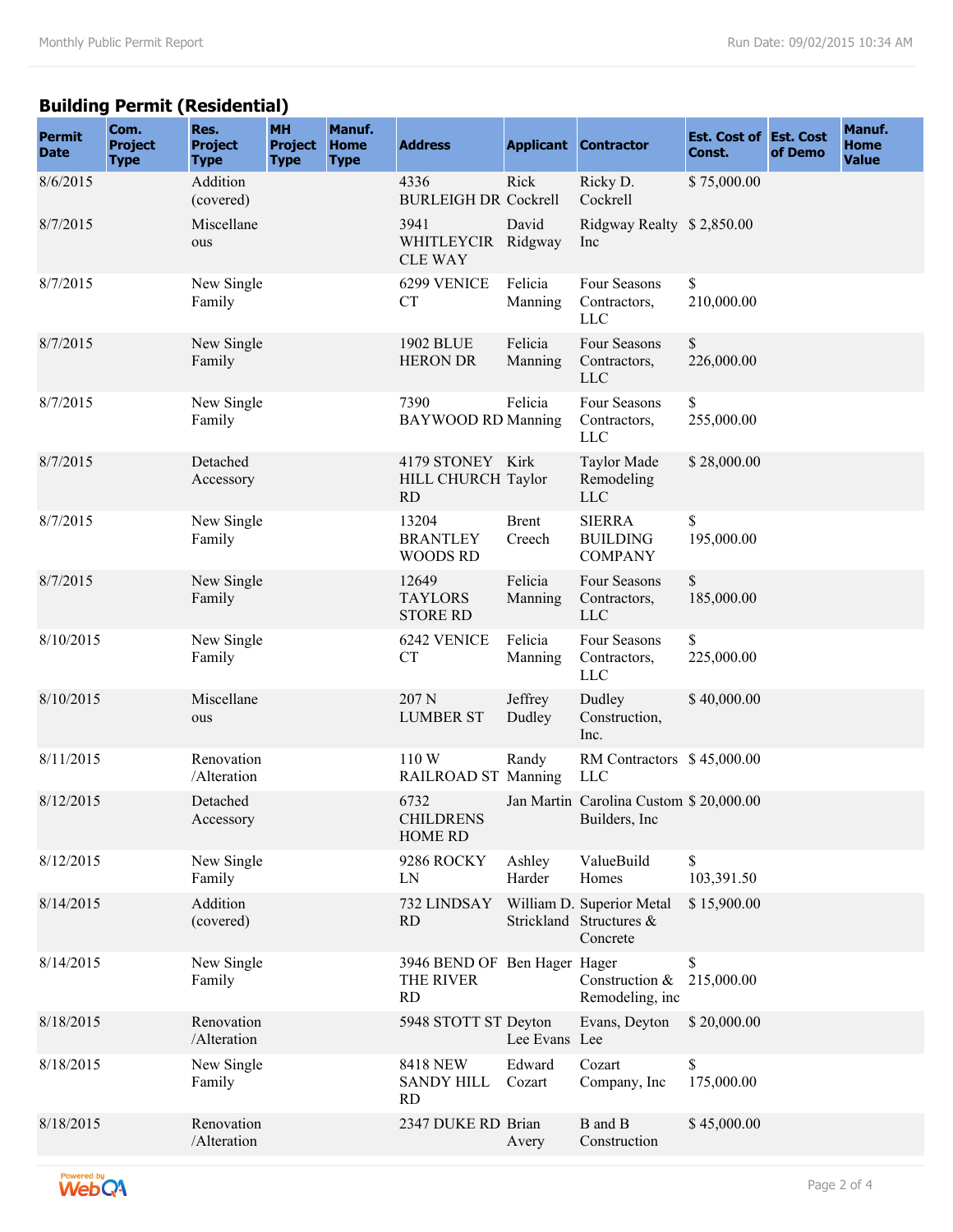## **Building Permit (Residential)**

| <b>Permit</b><br><b>Date</b> | Com.<br><b>Project</b><br><b>Type</b> | Res.<br><b>Project</b><br><b>Type</b> | <b>MH</b><br><b>Project</b><br><b>Type</b> | Manuf.<br><b>Home</b><br><b>Type</b> | <b>Address</b>                            |                         | <b>Applicant Contractor</b>                | <b>Est. Cost of Est. Cost</b><br>Const. | of Demo | Manuf.<br><b>Home</b><br><b>Value</b> |
|------------------------------|---------------------------------------|---------------------------------------|--------------------------------------------|--------------------------------------|-------------------------------------------|-------------------------|--------------------------------------------|-----------------------------------------|---------|---------------------------------------|
| 8/18/2015                    |                                       | Detached<br>Accessory                 |                                            |                                      | <b>6638 MILL</b><br>POND RD               | Matthew<br>Oakley       | Oakley,<br>Matthew Ryan                    | \$45,000.00                             |         |                                       |
| 8/18/2015                    |                                       | Deck                                  |                                            |                                      | 108 N<br><b>WALNUT ST</b>                 | Mark<br>Williard        | Property Owner                             | \$4,000.00                              |         |                                       |
| 8/19/2015                    |                                       | Miscellane<br>ous                     |                                            |                                      | 5188 BEND OF Jim Pope<br>THE RIVER<br>RD  |                         | Jim Pope<br><b>Builder</b>                 | \$6,500.00                              |         |                                       |
| 8/20/2015                    |                                       | Renovation<br>/Alteration             |                                            |                                      | 215 WINDY<br>OAK DR                       | Robert<br>Davis         | RD <sub>2</sub><br>Remodeling              | \$9,612.00                              |         |                                       |
| 8/20/2015                    |                                       | Renovation<br>/Alteration             |                                            |                                      | 3409 WAGON<br>WHEEL RD                    | Steven<br>Stopher       | Property Owner \$7,500.00                  |                                         |         |                                       |
| 8/20/2015                    |                                       | Deck                                  |                                            |                                      | 3895<br><b>BRELAND LN</b>                 | Charlie<br>Helms        | Diamond (C.H.) \$3,500.00<br>Builders, Inc |                                         |         |                                       |
| 8/20/2015                    |                                       | Detached<br>Accessory                 |                                            |                                      | 8906 SURREY<br><b>TOP RD</b>              | Edward<br>Cozart        | Cozart<br>Company, Inc.                    | \$7,500.00                              |         |                                       |
| 8/20/2015                    |                                       | New Single<br>Family                  |                                            |                                      | 5250 FISHING<br><b>CREEK CT</b>           | Robert<br>Goldbach      | Property Owner                             | \$<br>100,000.00                        |         |                                       |
| 8/21/2015                    |                                       | Addition<br>(covered)                 |                                            |                                      | 6104 NICOLE<br><b>RD</b>                  | Wanda<br>Rudd           | Franks Home<br>Place                       | \$25,000.00                             |         |                                       |
| 8/21/2015                    |                                       | Addition<br>(covered)                 |                                            |                                      | 3933<br><b>CARRIAGE</b><br><b>FARM RD</b> | Lynwood<br>E. Taylor    | Lynwood E.<br>Taylor                       | \$30,000.00                             |         |                                       |
| 8/21/2015                    |                                       | Swimming<br>Pool                      |                                            |                                      | 5585 POTTERS Jonathan<br><b>CLAY CT</b>   | Stancil                 | Lifetime Pools<br>& Spa LLC                | \$28,900.00                             |         |                                       |
| 8/21/2015                    |                                       | Renovation<br>/Alteration             |                                            |                                      | 672 COOKE<br><b>RD</b>                    | Carroll<br>Stewart      | Carroll Stewart                            | \$8,250.00                              |         |                                       |
| 8/25/2015                    |                                       | Addition<br>(covered)                 |                                            |                                      | 203 WINDY<br><b>OAK DR</b>                | Anthony<br>Williams     | Red Oak<br>Renovations                     | \$23,000.00                             |         |                                       |
| 8/26/2015                    |                                       | Detached<br>Accessory                 |                                            |                                      | <b>5891 BAKER</b><br>LN                   |                         | J.C. Bright J C Bright                     | \$18,000.00                             |         |                                       |
| 8/26/2015                    |                                       | New Single<br>Family                  |                                            |                                      | 7344<br><b>BAYWOOD RD Manning</b>         | Felicia                 | Four Seasons<br>Contractors,<br><b>LLC</b> | \$<br>224,000.00                        |         |                                       |
| 8/26/2015                    |                                       | New Single<br>Family                  |                                            |                                      | 3916<br><b>MIDDLETON</b><br>DR            | Felicia<br>Manning      | Four Seasons<br>Contractors,<br><b>LLC</b> | \$<br>220,000.00                        |         |                                       |
| 8/26/2015                    |                                       | Addition<br>(covered)                 |                                            |                                      | 704<br><b>PRESTWICK</b><br>DR             | Gene<br>Piotrkows<br>ki | Gene<br>Piotrkowski                        | \$7,500.00                              |         |                                       |
| 8/27/2015                    |                                       | Addition<br>(covered)                 |                                            |                                      | 5850 FLEMING Ben Hager Hager<br><b>CT</b> |                         | Construction &<br>Remodeling, inc          | \$25,000.00                             |         |                                       |

#### **Manufactured Home Permit**

| <b>Permit</b><br><b>Date</b> | Com.<br><b>Project</b><br><b>Type</b> | Res.<br><b>Project</b><br><b>Type</b> | <b>MH</b><br><b>Project</b><br><b>Type</b> | Manuf.<br><b>Home</b><br><b>Type</b> | <b>Address</b> | <b>Applicant</b> | <b>Contractor</b> | <b>Est. Cost of Est. Cost</b><br><b>Const.</b> | of Demo | <b>Manuf</b><br><b>Home</b><br><b>Value</b> |
|------------------------------|---------------------------------------|---------------------------------------|--------------------------------------------|--------------------------------------|----------------|------------------|-------------------|------------------------------------------------|---------|---------------------------------------------|
|                              |                                       |                                       |                                            |                                      |                |                  |                   |                                                |         |                                             |